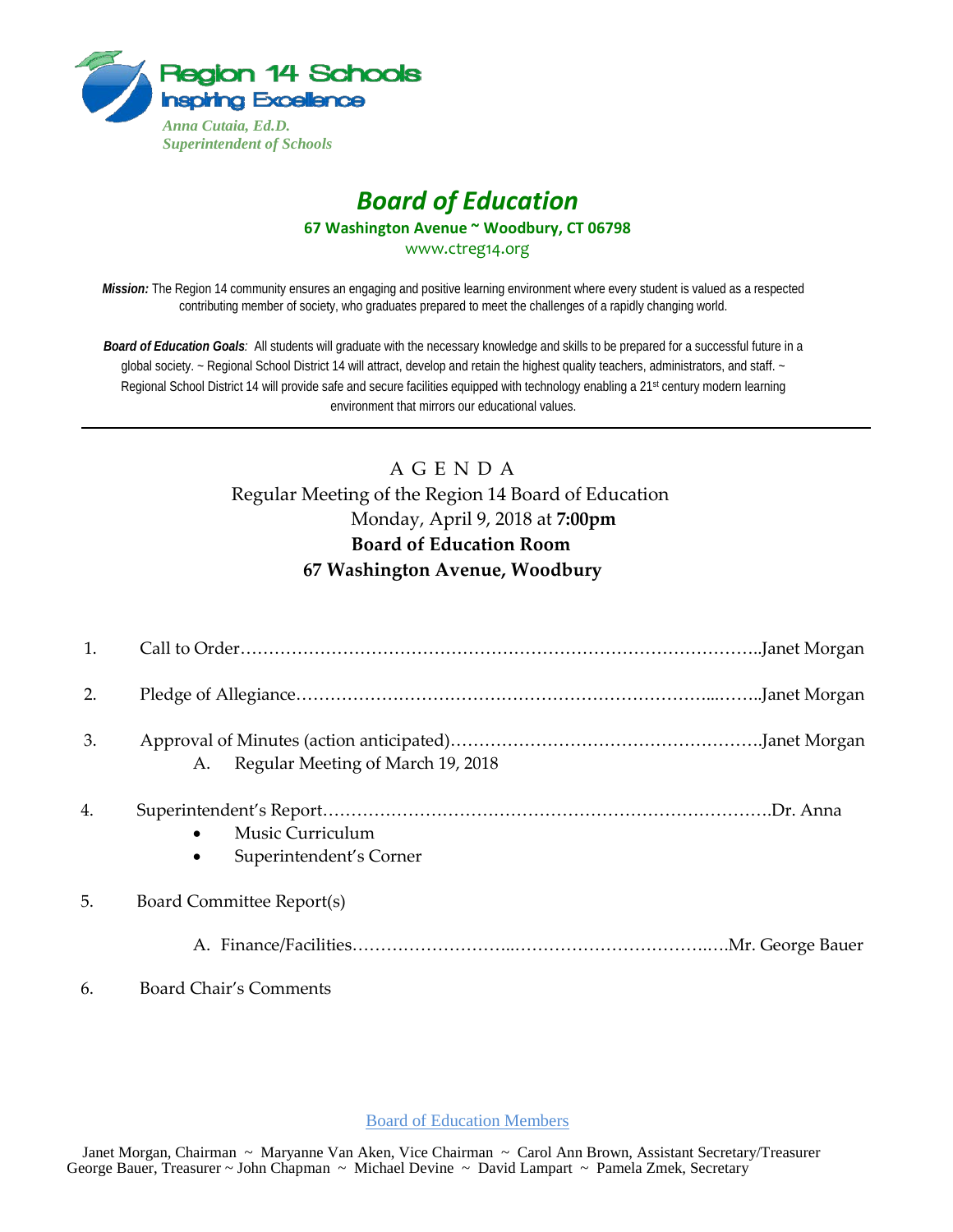## 7. Privilege of the Floor

The Board of Education will recognize citizens of Bethlehem and Woodbury, who are asked to state their name and town of residence and to please limit comments to three (3) minutes. All comments should be addressed to the Board of Education Chair. Decorum will be enforced.

## 8. Old Business

A. Approval Policy Revisions (action anticipated)

Move that the Region 14 Board of Education approve the following mandated policies supplied and revised by CABE Policy Services, having been reviewed and recommended by the Policy Committee:

3520.1 – Information Security Breach & Notification 4118.51 – Staff Use of Social Networking Sites 4133/4233 – Travel Reimbursement 5000 – Equal Education Opportunity 5000A – Procedure for Complaints of Discrimination 5131.911 – Safe School Climate Plan 5131.913 - Cyberbullying 5141.213 – Opioid Overdose Prevention – Emergency Administration of Naloxone 5142.4 – Safety: School Resource Officer 5145.15 – Directory Information 5145.4 – Nondiscrimination 5145.53 – Transgender Students 6141.326 – Use of Social Media 7115 – New Construction: Developing Educational Specifications

#### 9. New Business

## A. Nonnewaug High School Graduation Date (action anticipated)

Move that the Region 14 Board of Education name Saturday, June 23, 2018 as the Graduation Date for the Nonnewaug High School Class of 2018.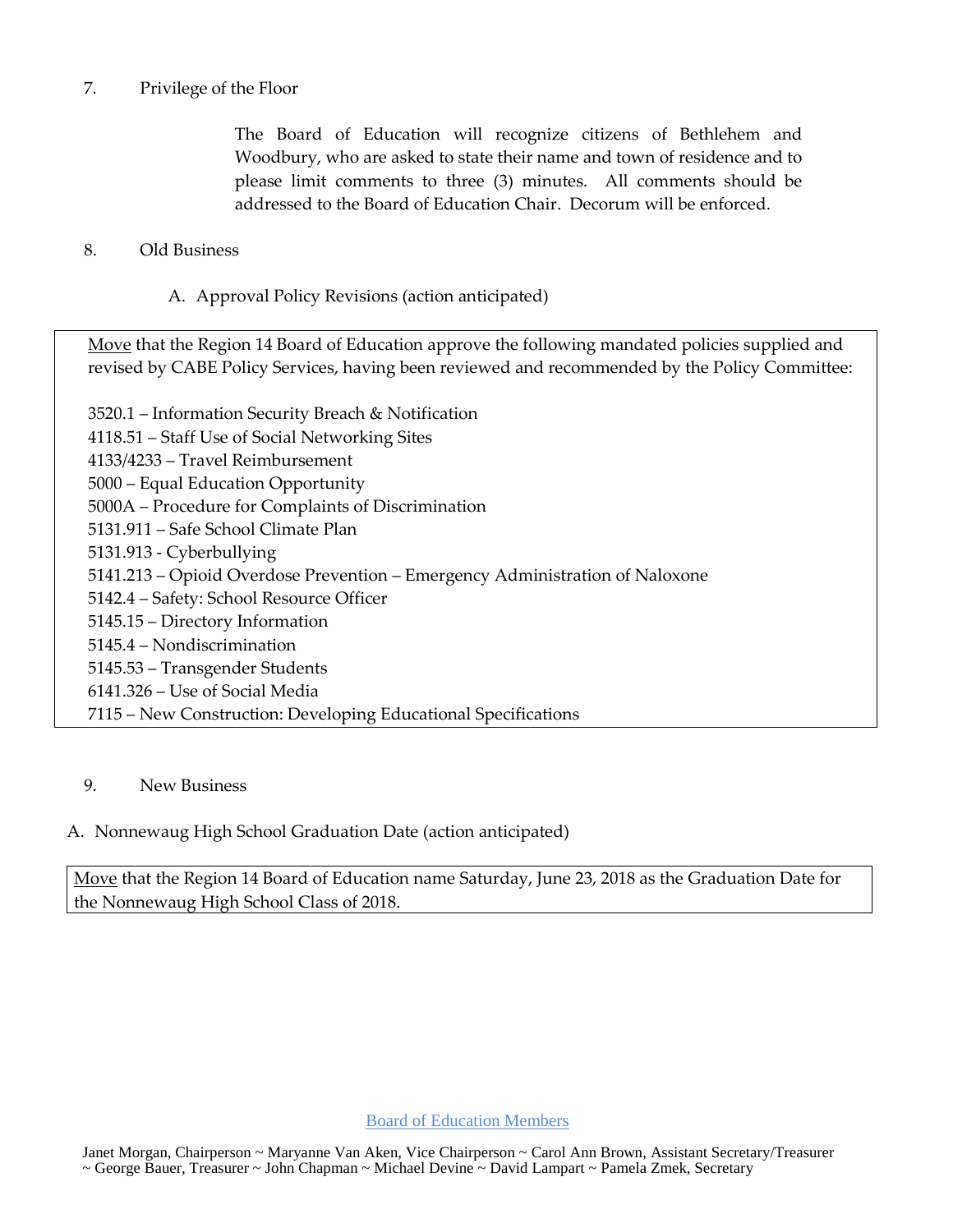B. Discussion/Possible Action on Approval of Capital Expenditures for Capital Improvement Projects (action anticipated)

Move that the Region 14 Board of Education authorize the use and expenditure from the Board's Capital/Non-Recurring Expenditure Reserve Fund in the amount of \$244,000 for the following capital improvements projects, in accordance with the law, as set forth below:

| Project                     | Amount   |
|-----------------------------|----------|
| asbestos removal            | \$25,000 |
| roof repair/reroofing       | \$90,000 |
| oil tank replacement        | \$70,000 |
| security system replacement | \$8,000  |
| oil tank removal            | \$25,000 |
| security system replacement | \$8,000  |
| carpet replacement          | \$18,000 |
|                             |          |

C. Discussion/Possible Action on Approval of Capital Expenditures for the Demographics/Feasibility Study (action anticipated)

Move that the Region 14 Board of Education authorize the use and expenditure from the Board's Capital/Non-Recurring Expenditure Reserve Fund in the amount of \$77,150 for a demographics/feasibility study, in accordance with the law.

D. Discussion/Possible Action on Budget for 2018-2019 (possible action)

Move that the Region 14 Board of Education approve and adopt the Superintendent's proposed budget for the fiscal year 2018-2019 in the amount of \$34,137,402 as presented to the Board.

E. Calling of Referendum (action anticipated)

Move that the Board of Education schedule and warn the Annual District Meeting for Monday, May 7, 2018 at 7:00 PM at the Board of Education Room, located at 67 Washington Avenue in Woodbury, CT concerning the 2018-2019 budget, with said meeting to be adjourned to a referendum on Tuesday, May 8, 2018 from 6:00 AM to 8:00 PM in the Towns of Bethlehem and Woodbury, CT.

F. Approval of Explanatory Text (action anticipated)

Move that the Secretary of the Board of Education is authorized, in such official's discretion, to prepare and cause to be printed and distributed explanatory text regarding the 2018-2019 budget referendum scheduled for May 8, 2018, with such explanatory text subject to the review and approval of the District's legal counsel and to be prepared and distributed in accordance with Section 9-369b of the Connecticut General Statutes.

## Board of Education Members